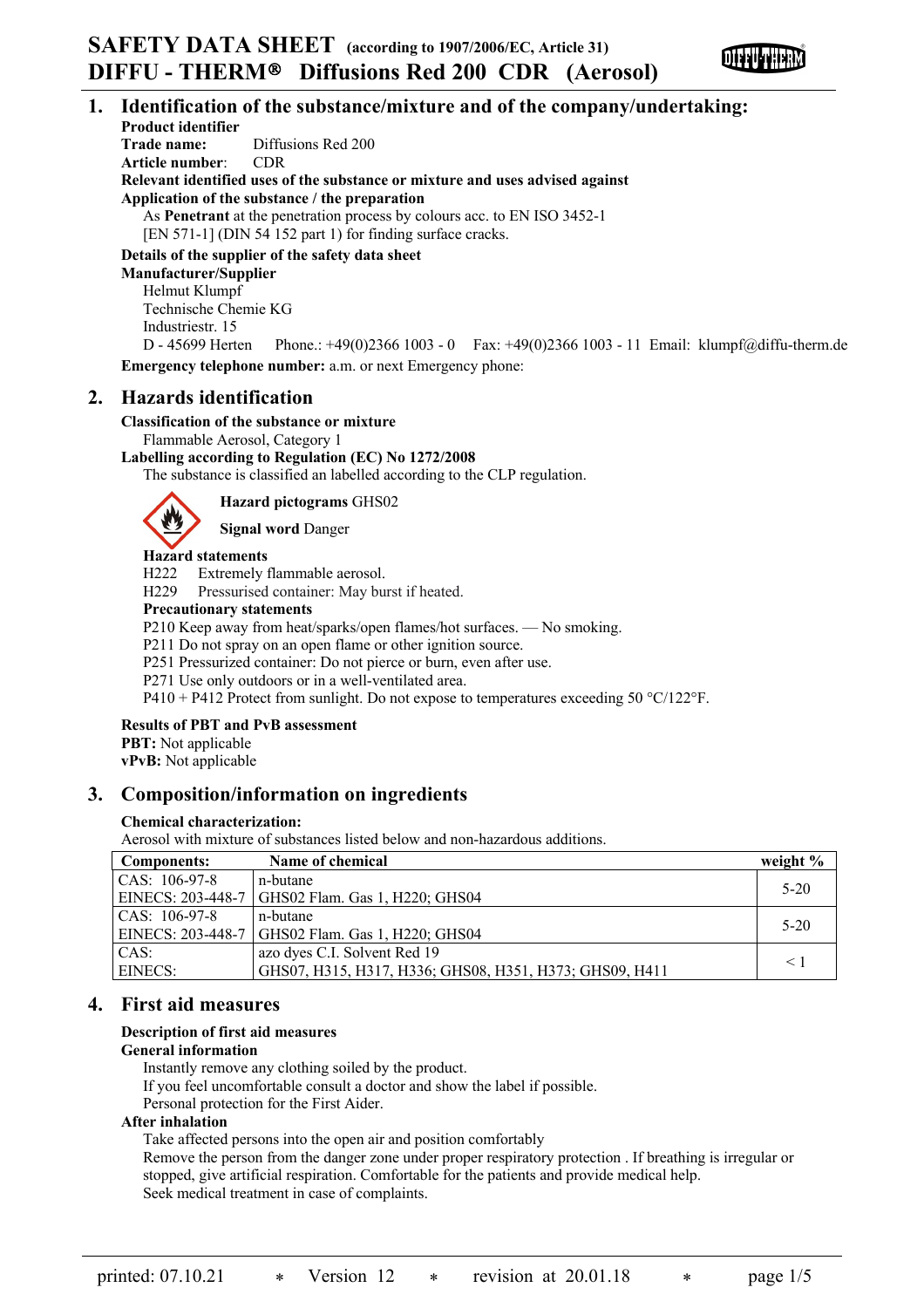

#### **After skin contact**

Wash contact areas with soap and water. Remove contaminated clothing. Launder contaminated clothing before reuse.

## **After eye contact**

Rinse opened eye for at least 15 minutes under running water. Get medical attention if irritation occurs. **After swallowing**

In case of persistent symptoms consult doctor.

Do not induce vomiting - aspiration!

Do not vomit. Swallow activated carbon and sodium sulphate.

#### **Information for doctor**

#### **Most important symptoms and effects, both acute and delayed**

Headache, Dizziness, Sickness, tiredness and other effects on the CNS.

Signs and symptoms of eye irritation may include: Burning sensation, redness, swelling and / or blurred vision. Dry skin.

#### **Indication of any immediate medical attention and special treatment needed**

Causes depression of the central nervous system. Potential of a chemical pneumonia. Information from a doctor or poison control center to obtain.

If ingested, material may be aspirated into the lungs and cause chemical pneumonia. Treat appropriately.

# **5. Fire fighting measures**

#### **Description of first aid measures**

#### **Suitable extinguishing agents**

water haze, water spray-jet, alcohol resistant foam.

use dry extinguishers like power, sand just for small fires.

**For safety reasons unsuitable extinguishing agents** Water with a full water jet.

**Special hazards arising from the substance or mixture** Carbon monoxide (CO)

#### **Advice for fighters**

**Protective equipment:** Wear self-contained breathing apparatus.

#### **Additional information:**

Cool containers at risk with water spray jet.

Danger for bursting of aerosols when heated for more than 50°C.

Aerosols that burst in fire can be mightily shot away.

# **6. Accidental release measures**

#### **Personal precautions, protective equipment and emergency procedures**

Wear protective equipment. Keep unprotected persons away.

Ensure adequate ventilation

Keep away from ignition sources

Bring persons out of danger.

#### **Environmental precautions:**

Do not allow product to reach sewage system or water bodies.

Prevent material from reaching sewage system, holes and cellars.

Inform respective authorities in case product reaches water or sewage system.

Dilute with much water. Prevent from spreading (e.g. by damming-in or oil barriers).

#### **Methods and material for containment and cleaning up:**

Absorb with liquid-binding material (sand, diatomite, acid binders, universal binders, sawdust). Ensure adequate ventilation.

#### **Reference to other sections**

See Section 8 for information on personal protection equipment.

## **7. Handling and storage**

#### **Handling:**

#### **Advice on safe handling:**

Provide good room ventilation even at ground level (vapours are heavier than air).

#### **Advice on protection against fire and explosion:**

Keep away from sources of ignition.

Do not smoke.

Take precautionary measures against static discharges.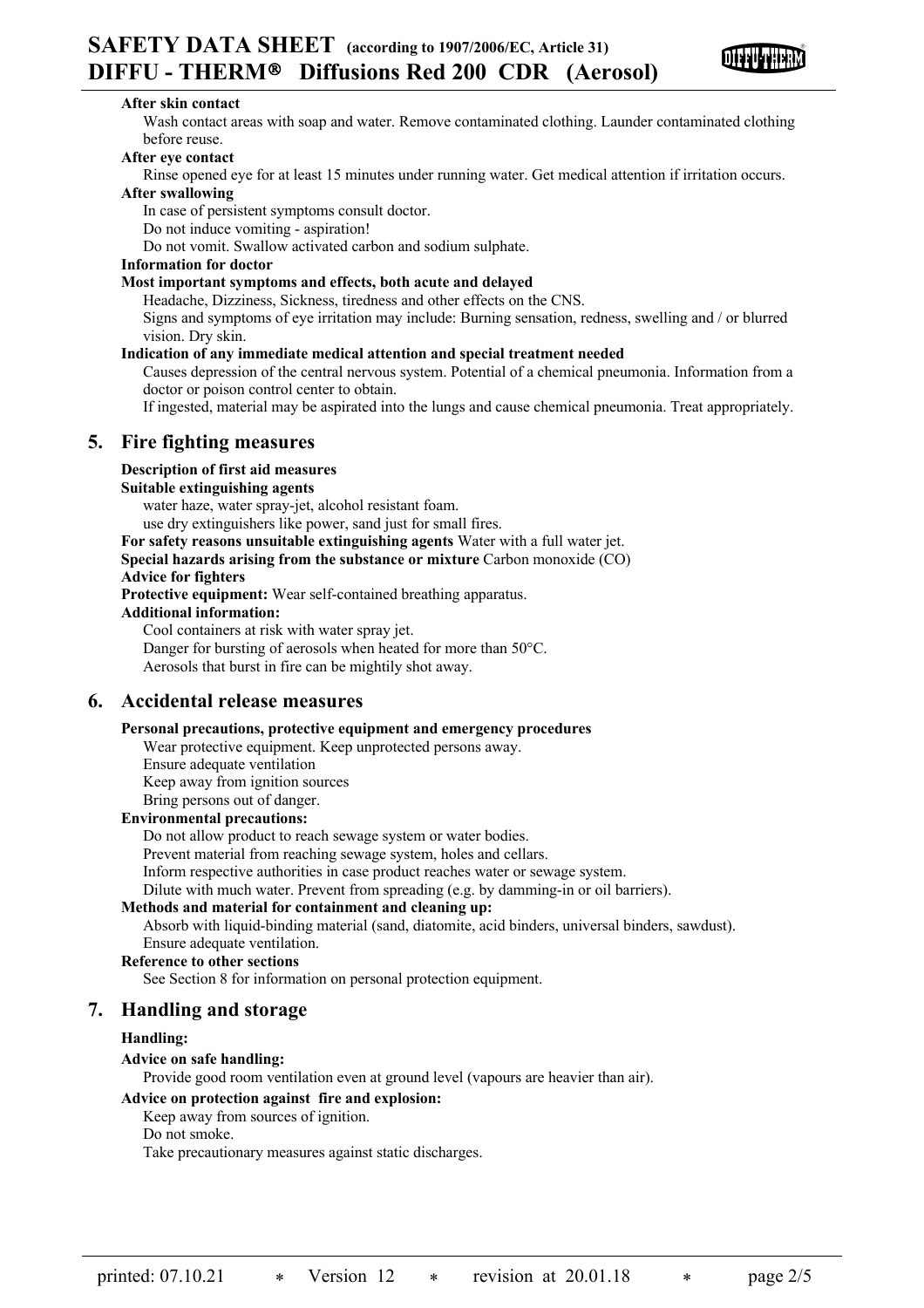

#### **Storage:**

#### **Requirements for storage rooms and vessels:**

Filled aerosols must not be exposed to:

- 1. Heating of more than 50°C by sun beams or other heat sources.
- 2. Storage in gates, passages, wells of staircases, buildings, floors, and lofts.

Keep container in a well-ventilated place.

#### **Advice on storage compatibility:**

Do not store together with oxidizing agents.

# **Further information on storage conditions:**

Keep container in a well-ventilated place.

## **Classification acc. to prescription:**

Aerosols (Aerosol containers) (TRG 300) Ordinance on Industrial Safety and Health TRGS 510.

**Storage class:** 2B

# **8. Exposure controls/personal protection**

**Additional information about design for technical systems:**

No other information's, see point 7.

#### **Control parameters**

| Components with critical values that require monitoring at the workplace: |                                                                |  |  |  |
|---------------------------------------------------------------------------|----------------------------------------------------------------|--|--|--|
| 106-97-8 N-Butan<br>$(5-20\%)$                                            |                                                                |  |  |  |
| <b>MAK/AGW</b>                                                            | 2.400 mg/m <sup>3</sup> , 1.000 ml/m <sup>3</sup> ; 4(II); DFG |  |  |  |
| 74-98-6 Propan<br>$(5-20\%)$                                              |                                                                |  |  |  |
| <b>MAK/AGW</b>                                                            | 1.800 mg/m <sup>3</sup> , 1.000 ml/m <sup>3</sup> ; 4(II); DFG |  |  |  |

#### **Exposure controls**

#### **Personal protection equipment**

# **General protective and hygienic measures**

Keep away from foodstuffs, beverages and food.

Instantly remove any soiled and impregnated garments.

Wash hands during breaks and at the end of the work.

Avoid contact with the eyes and skin.

#### **Breathing equipment:**

In case of brief exposure or low pollution use breathing filter apparatus. In case of intensive or longer exposure use breathing apparatus that is independent of circulating air.

Use breathing protection in case of insufficient ventilation.

If user operations generate dust, fume or mist, use local exhaust ventilation to keep exposure to dust below the exposure limits.

#### **Protection of hands:** Protective gloves.

#### **Material of gloves**

The selection of the suitable gloves does not only depend on the material, but also on further marks of quality and varies from manufacturer to manufacturer.

#### **Penetration time of glove material**

The exact break trough time has to be found out by the manufacturer of the protective gloves and has to be observed.

#### **Eye protection:**

A chemical goggles is recommended. Tightly sealed safety glasses. Gauze goggles **Body protection:** Protective work clothing.

# **9. Physical and chemical properties**

## **General Information Appearance:**

| Form: Aerosol             | Colour: dark red                                 | Smell: characteristic |  |  |
|---------------------------|--------------------------------------------------|-----------------------|--|--|
| Data relevant for safety: | (Product without power gas)                      |                       |  |  |
| Boiling range:            | ca. 390                                          | $\rm ^{\circ}C$       |  |  |
| Flash point:              | > 300                                            | $\rm ^{\circ}C$       |  |  |
| Ignition temperature:     | > 450                                            | $\rm ^{\circ}C$       |  |  |
| Explosive properties:     | The Product is not explosive, but                |                       |  |  |
|                           | may form flammable/explosive vapour-air mixture. |                       |  |  |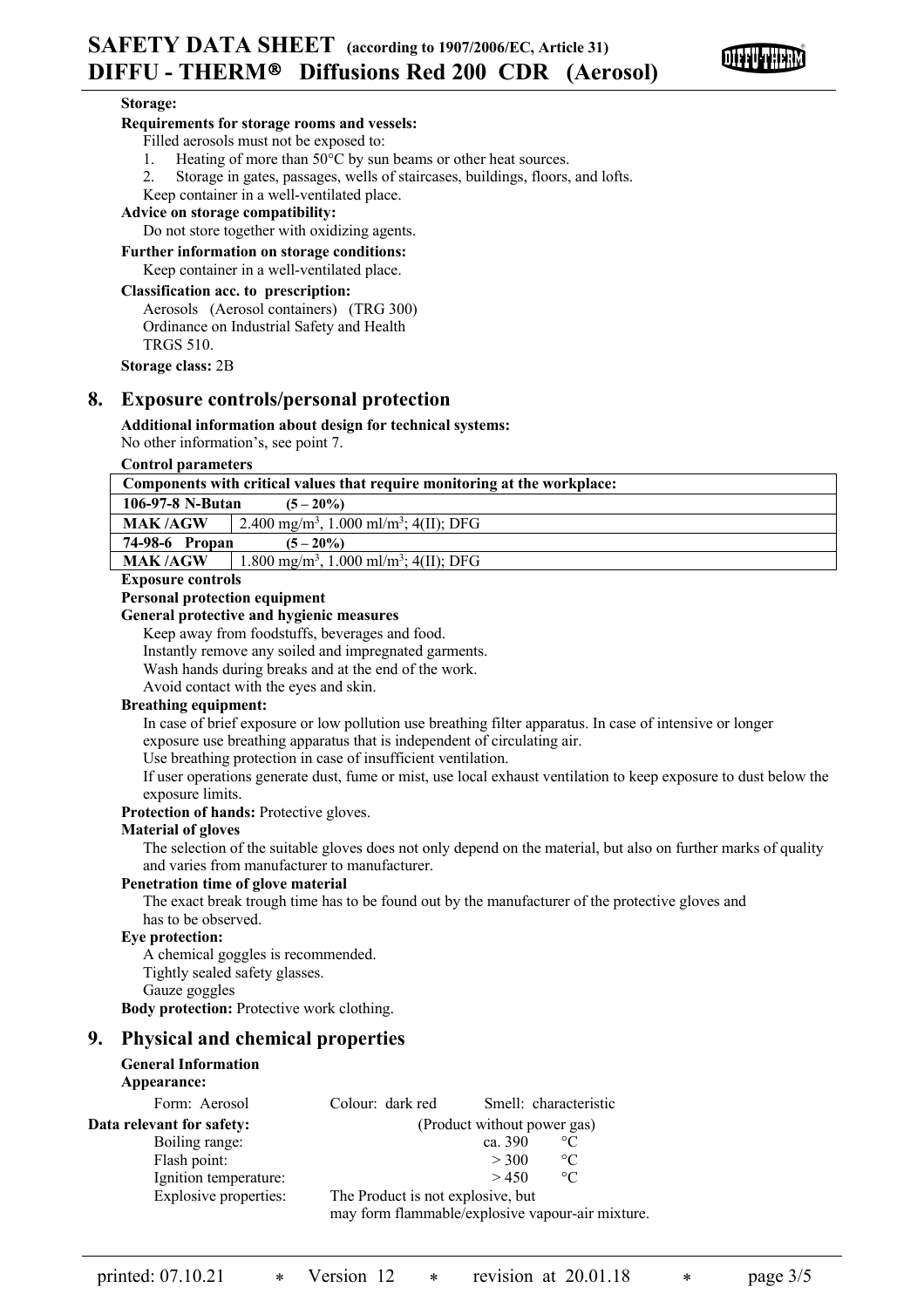# **SAFETY DATA SHEET (according to 1907/2006/EC, Article 31) DIFFU - THERM**Ò **Diffusions Red 200 CDR (Aerosol)**

| Explosion limits                      | Lower e.l.:    |                        | Vol.%    |
|---------------------------------------|----------------|------------------------|----------|
|                                       | Upper $e.l.$ : |                        | Vol.%    |
| Vapour pressure $(20^{\circ}C)$ :     |                | No data are available. | mbar     |
| Density $(20^{\circ}C)$ :             |                | 0.92                   | $g/cm^3$ |
| Solubility in water $(20^{\circ}C)$ : |                | not soluble            |          |
| Viscosity $(20^{\circ}C)$ :           |                | 41                     | $mm^2/s$ |

# **10. Stability and reactivity**

## **Conditions to avoid:**

No decomposition if used correctly. No reactions by normal use

## **Materials to avoid:**

No hazardous reactions known.

#### **Hazardous decomposition products:**

Ammonia

# **11. Toxicological information**

#### **Toxicity test:**

**Acute Toxicity: Irritability/Corrosiveness:**

Skin: Slight irritation

**Eye:** Slight irritation

#### **Sensitization:**

No sensitization known.

# **Additional information:**

The possibility of a reductive fission causes the suspicion that AZO dye-stuffs release cancerogene aromatic amines. It is dangerous if the AZO dye-stuffs are absorbed from the body. Resorption of those dye-stuffs can be effected by inhalation, swallowing of dusts or aerosols as well as by skin contact

# **12. Ecological information**

## **Data on elimination (persistence and degradability):**

Can be eliminated from the water by precipitation or flocculation. Water hazard class 1 (assessment by list): slightly hazardous for water.

# **Behaviour in environment compartments:**

Not known.

**Ecotoxicological effects:**

#### No data are available. **General information's:**

Do not discharge product unmonitored into the environment.

# **13. Disposal considerations**

# **Product:**

**Recommendations:**

Hand over to authorized disposal agency.

#### **Waste code No.:**

EAV: 14 06 03 term: Mixture of solvent

#### **Contaminated packaging:**

#### **Recommendations:**

Container must be completely emptied and must not be opened by force.

Hand over to authorized disposal agency.

# **Waste code No.:**

EAV: 15 01 10 term: Iron-metal containers with a contaminated rest of the contents

## **Waste treatment methods**

#### **Recommendations**

Must not be disposed of together with household garbage. Do not allow product to reach sewage system. Disposal must be made according the local authority regulations.